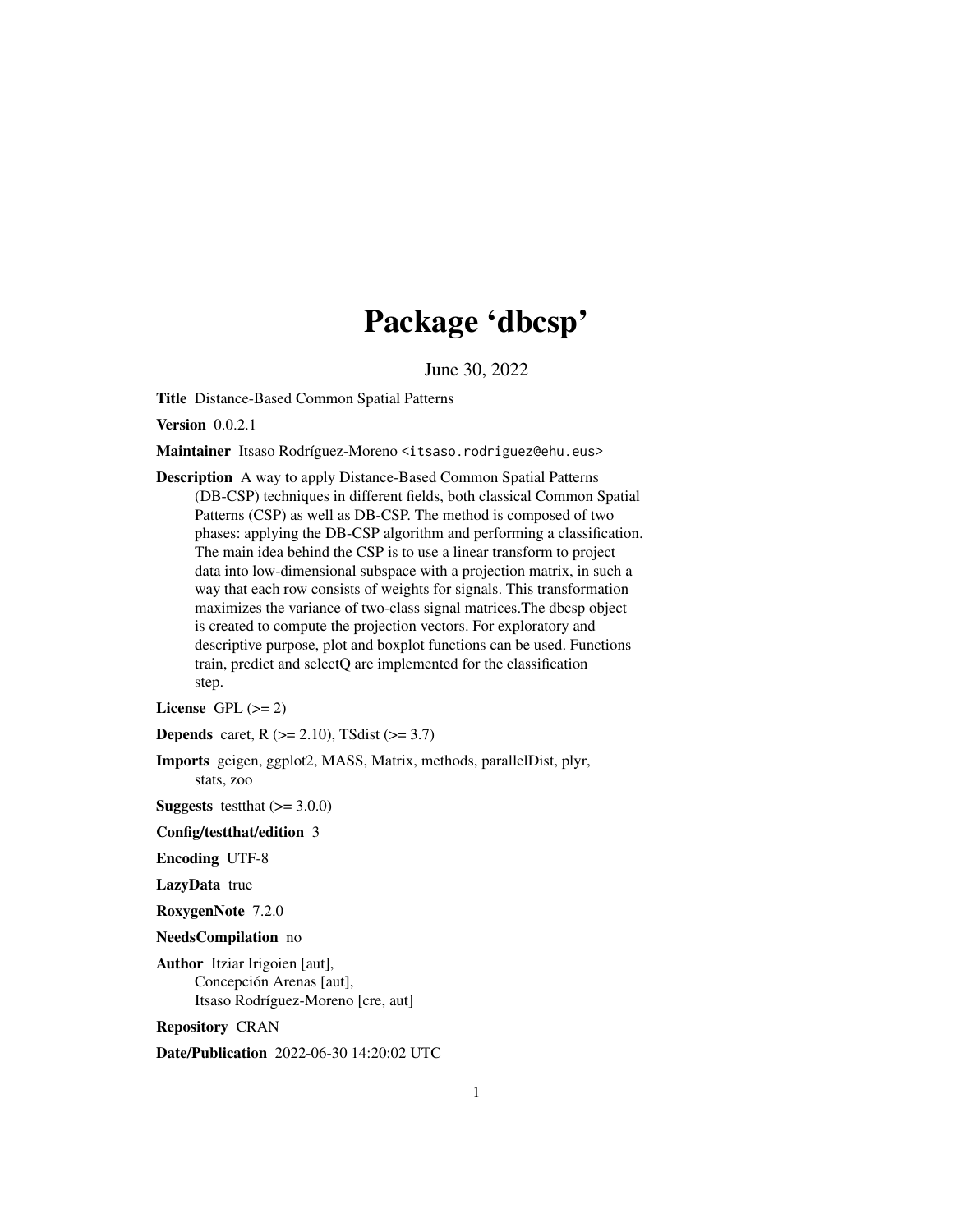### <span id="page-1-0"></span>R topics documented:

| Index |  |  |  |  |  |  |  |  |  |  |  |  |  |  |  |  |  |
|-------|--|--|--|--|--|--|--|--|--|--|--|--|--|--|--|--|--|
|       |  |  |  |  |  |  |  |  |  |  |  |  |  |  |  |  |  |
|       |  |  |  |  |  |  |  |  |  |  |  |  |  |  |  |  |  |
|       |  |  |  |  |  |  |  |  |  |  |  |  |  |  |  |  |  |
|       |  |  |  |  |  |  |  |  |  |  |  |  |  |  |  |  |  |
|       |  |  |  |  |  |  |  |  |  |  |  |  |  |  |  |  |  |
|       |  |  |  |  |  |  |  |  |  |  |  |  |  |  |  |  |  |
|       |  |  |  |  |  |  |  |  |  |  |  |  |  |  |  |  |  |
|       |  |  |  |  |  |  |  |  |  |  |  |  |  |  |  |  |  |
|       |  |  |  |  |  |  |  |  |  |  |  |  |  |  |  |  |  |
|       |  |  |  |  |  |  |  |  |  |  |  |  |  |  |  |  |  |

<span id="page-1-1"></span>dbcsp-package *Distance-Based Common Spatial Patterns*

#### Description

dbcsp is a package which offers a way to apply Distance-Based Common Spatial Patterns (DB-CSP) techniques in different fields, both classical Common Spatial Patterns (CSP) as well as DB-CSP.

#### Author(s)

Itsaso Rodriguez Moreno <itsaso.rodriguez@ehu.eus> Itziar Irigoien <itziar.irigoien@ehu.eus>

Concepción Arenas <carenas@ub.edu>

#### See Also

[dbcsp](#page-5-1), [print](#page-9-1), [summary](#page-11-1), [train](#page-12-1), [selectQ](#page-10-1), [predict](#page-8-1), [plot](#page-7-1), [boxplot](#page-3-1)

#### Examples

# There is an example dataset called AR.data shipped with the package.

# It contains the skeleton data extracted from videos of people performing six different actions, # recorded by a humanoid robot. So, it has 6 different classes.

# As the whole process is performed pairwise, first two classes are selected (some instances are # saved to use later as test)

handshake <- AR.data\$handshake[1:15] ignore <- AR.data\$ignore[1:15]

# Now, the dbcsp object can be created, where q represents the number of vectors used in # the projection, the obtained filter will have 2\*q dimension.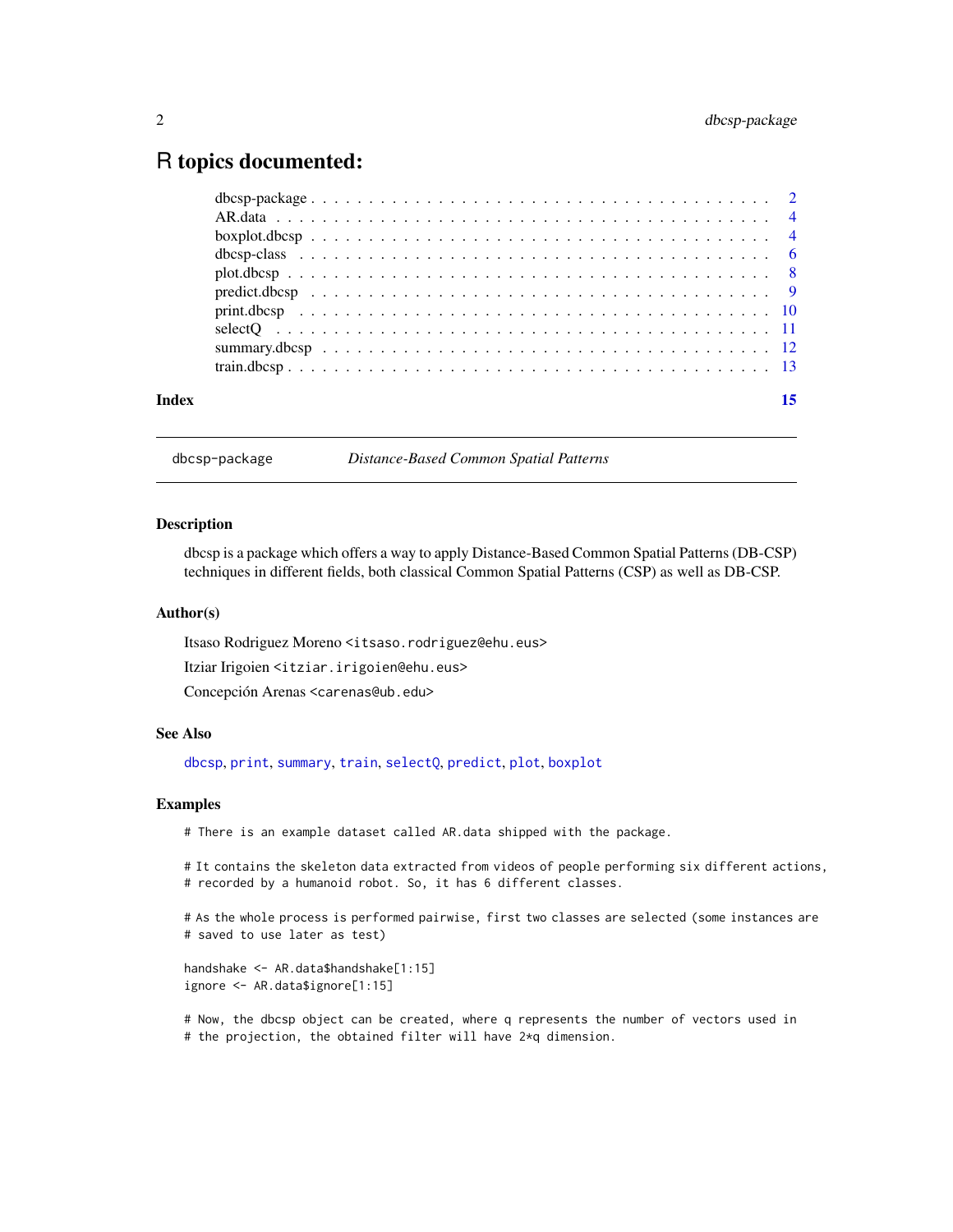#### dbcsp-package 3

# By default, euclidean distance is used. To change it, just select another distance type. # A mixture with euclidean distance and another one can be performed too, changing the mixture # parameter value. # mydbcsp <- new('dbcsp', handshake, ignore, type="minkowski", p=0.2) # A user-defined custom distance can be used too. fn  $\le$  function(x, y) mean(1 - cos(x - y)) mydbcsp <- new("dbcsp", X1 = handshake, X2 = ignore, type="fn") # Regarding the classification, train, predict and selectQ functions can be used. # An LDA model can be train with the features extracted after performing the CSP, both with the # train function or using the training=TRUE parameter when creating the dbcsp object mydbcsp <- new('dbcsp', handshake, ignore, q=10, training=TRUE, fold = 1) # Once the object is created, print and summary functions can be used to see some details print(mydbcsp) summary(mydbcsp) # The predict function returns the predicted labels for the selected test data. # And if true\_labels are indicated, the obtained accuracy is also printed handshake\_test <- AR.data\$handshake[41:45] ignore\_test <- AR.data\$ignore[41:45] test\_data <- c(handshake\_test, ignore\_test) true\_labels <- c(rep('handshake',length(handshake\_test)),rep('ignore',length(ignore\_test))) predictions <- predict(mydbcsp, test\_data,true\_labels) # To help us deciding which is the best dimension to use when performing the CSP algorithm, the # selectQ function can be used. Instead of using train\_size to validate with train/test split, # cross validation can be performed too. bestQ <- selectQ(mydbcsp, Q=c(2,3,5), train\_size=0.8) # A plot can also be obtained, which displays the signals before and after the CSP projection # With the vectors parameter it can be decided which dimensions to show and if we just want to # plot the transformed signals, the before parameter must be set to FALSE

plot(mydbcsp,class=2,index=1,before=FALSE,vectors = 1:5, legend=TRUE)

# A boxplot can also be obtained to show the features achieved after the CSP (the variances of # the transformed signals) which are used to perform the classification

# In the CSP algorithm the vectors work in pairs (the first q vectors maximize the variance of # one class and minimize the variance of the other, while the last q vectors do the opposite), # by default the vectors are showed in pairs, but this can be changed.

# The logarithm of the variances are plotted, but the value of the variances are shown # when changing show\_log parameter to FALSE

boxplot(mydbcsp, vectors=c(2,4,8))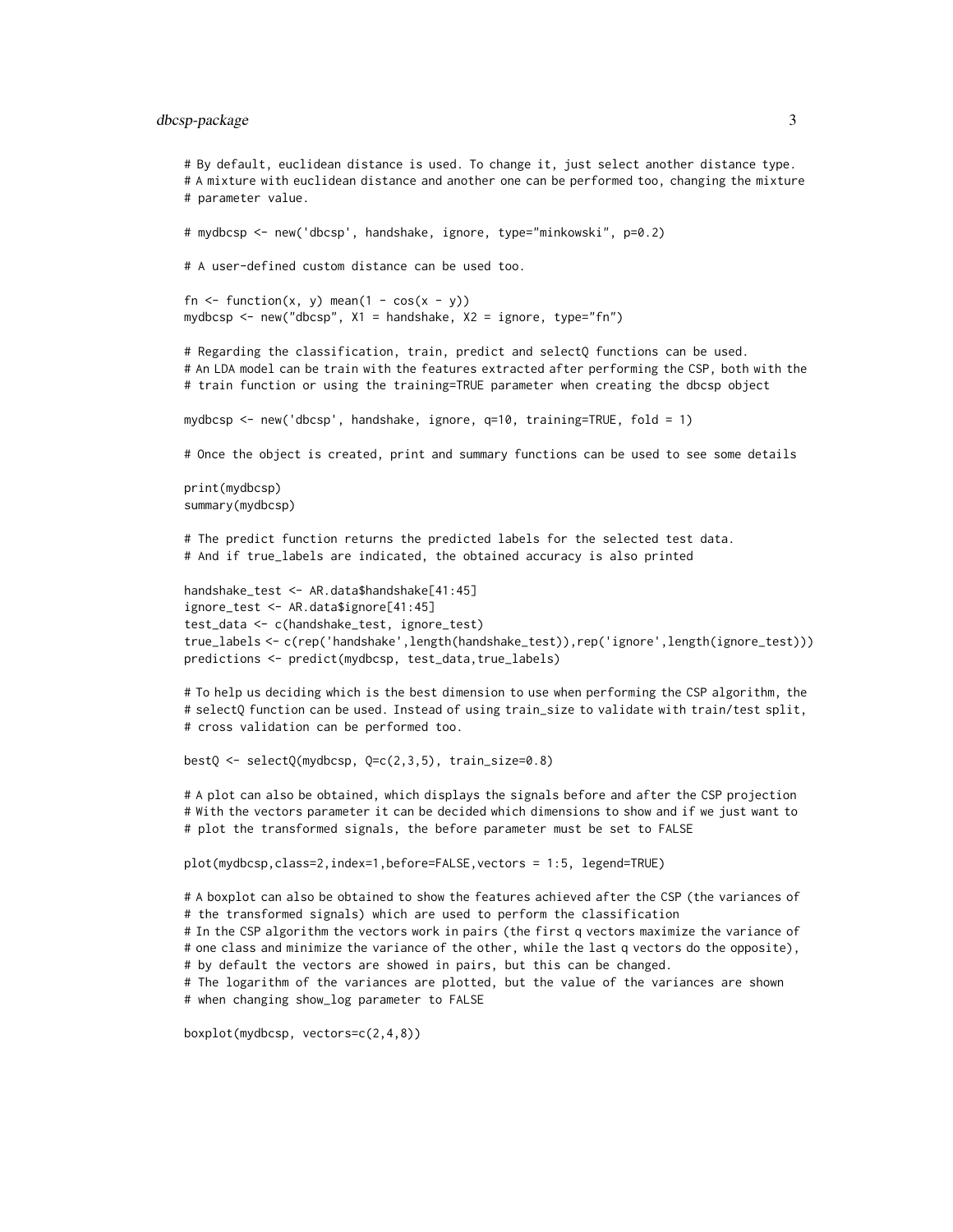<span id="page-3-0"></span>

#### Description

A dataset containing the skeleton data extracted from videos of people performing six different actions, recorded by a humanoid robot. Each class has several instances with 50 values (25 XY body keypoints extracted using OpenPose [https://github.com/CMU-Perceptual-Computing-Lab/](https://github.com/CMU-Perceptual-Computing-Lab/openpose) [openpose](https://github.com/CMU-Perceptual-Computing-Lab/openpose)) per frame of the video (92 frames).

#### Usage

AR.data

#### Format

A list of 6 different actions:

come Gesture for telling the robot to come to you. 46 instances of [50x92] matrices.

five Gesture of 'high five'. 45 instances of [50x92] matrices.

handshake Gesture of handshaking with the robot. 45 instances of [50x92] matrices.

hello Gesture for telling hello to the robot. 44 instances of [50x92] matrices.

ignore Ignore the robot, pass by. 46 instances of [50x92] matrices.

look\_at Stare at the robot in front of it. 46 instances of [50x92] matrices.

#### Examples

```
X1 <- AR.data$come
X2 <- AR.data$five
mydbcsp <- new('dbcsp',X1,X2)
```
<span id="page-3-1"></span>boxplot.dbcsp *Boxplot for dbcsp object*

#### Description

This function plots the variance of the selected vectors in a boxplot.

#### Usage

```
## S3 method for class 'dbcsp'
boxplot(x, vectors=1, pairs=TRUE, ordered_pairs=TRUE, show_log=TRUE,...)
```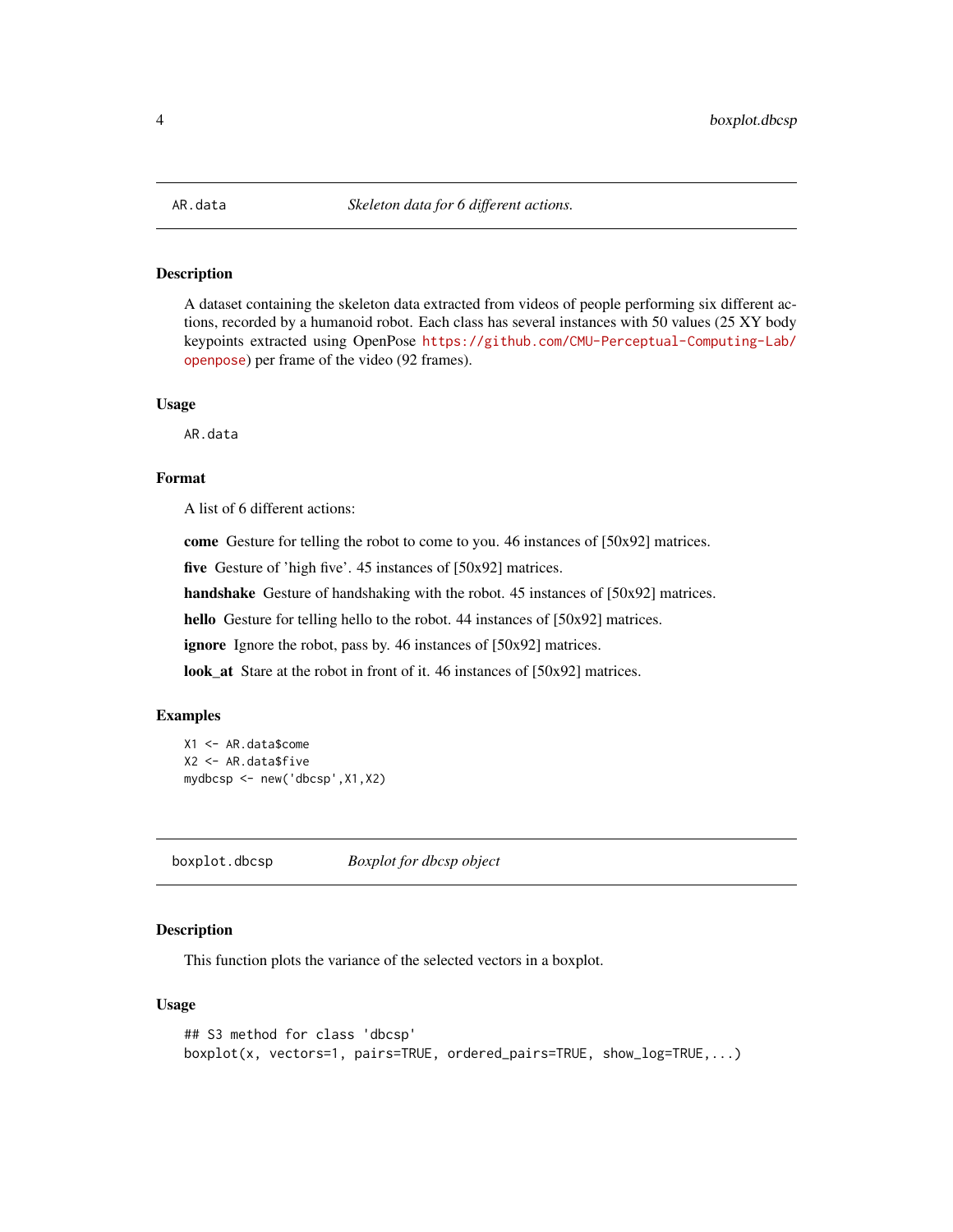#### <span id="page-4-0"></span>boxplot.dbcsp 5

#### **Arguments**

| $\mathsf{x}$  | object of class dbcsp.                                                                                                          |
|---------------|---------------------------------------------------------------------------------------------------------------------------------|
| vectors       | integer or array of integers, indicating the index of the projected vectors to plot,<br>by default vectors=1.                   |
| pairs         | logical, if TRUE the pairs of the indicated vectors are also shown, by default<br>pairs=TRUE.                                   |
| ordered_pairs | logical, if TRUE the pairs are plotted next to each other, else pairs are plotted at<br>the end, by default ordered_pairs=TRUE. |
| show_log      | logical, if TRUE the logarithms of the variances are displayed, else the variances<br>are displayed, by default show_log=TRUE.  |
| $\cdot$       | not currently used.                                                                                                             |

#### Details

A boxplot with the variances of the selected vectors. Vectors values must lie between 1 and 2\*q, being q the number of dimensions used to perform the DB-CSP algorithm when creating the [dbcsp](#page-5-1) object. The following should be taken into account when plotting:

- The first q values  $(1,...,q)$  are indicated as a l...aq
- The last q values  $(q+1,...,2^*q)$  are indicated as b1...bq.

If pairs=TRUE, it is recommended that vectors<q for better understanding, since their pairs are plotted as well. In case that vectors>q, it should be noted that the values are displayed from b1 to bq, where b1 and bq represent q+1 vector and 2\*q vector, respectively.

For example if q=15 and boxplot(object, vectors=16, pairs=FALSE), b1 (16-q=1) vector is shown.

Among the selected boxplots, the largest whiskers are obtained and just the outliers within these whiskers are shown, the rest are not displayed. With the outliers which are outside the whiskers it is not possible to get a good visualization.

#### Value

Displays the boxplot of the variances of the selected vectors.

#### See Also

[dbcsp](#page-5-1), [print](#page-9-1), [summary](#page-11-1), [train](#page-12-1), [selectQ](#page-10-1), [predict](#page-8-1), [plot](#page-7-1)

#### Examples

```
# Read data from 2 classes
x <- AR.data$come
y <- AR.data$five
mydbcsp <- new("dbcsp", X1 = x, X2 = y)
boxplot(mydbcsp)
boxplot(mydbcsp,vectors=1:4,pairs=FALSE)
boxplot(mydbcsp, vectors=c(1,4,7),ordered_pairs=FALSE)
```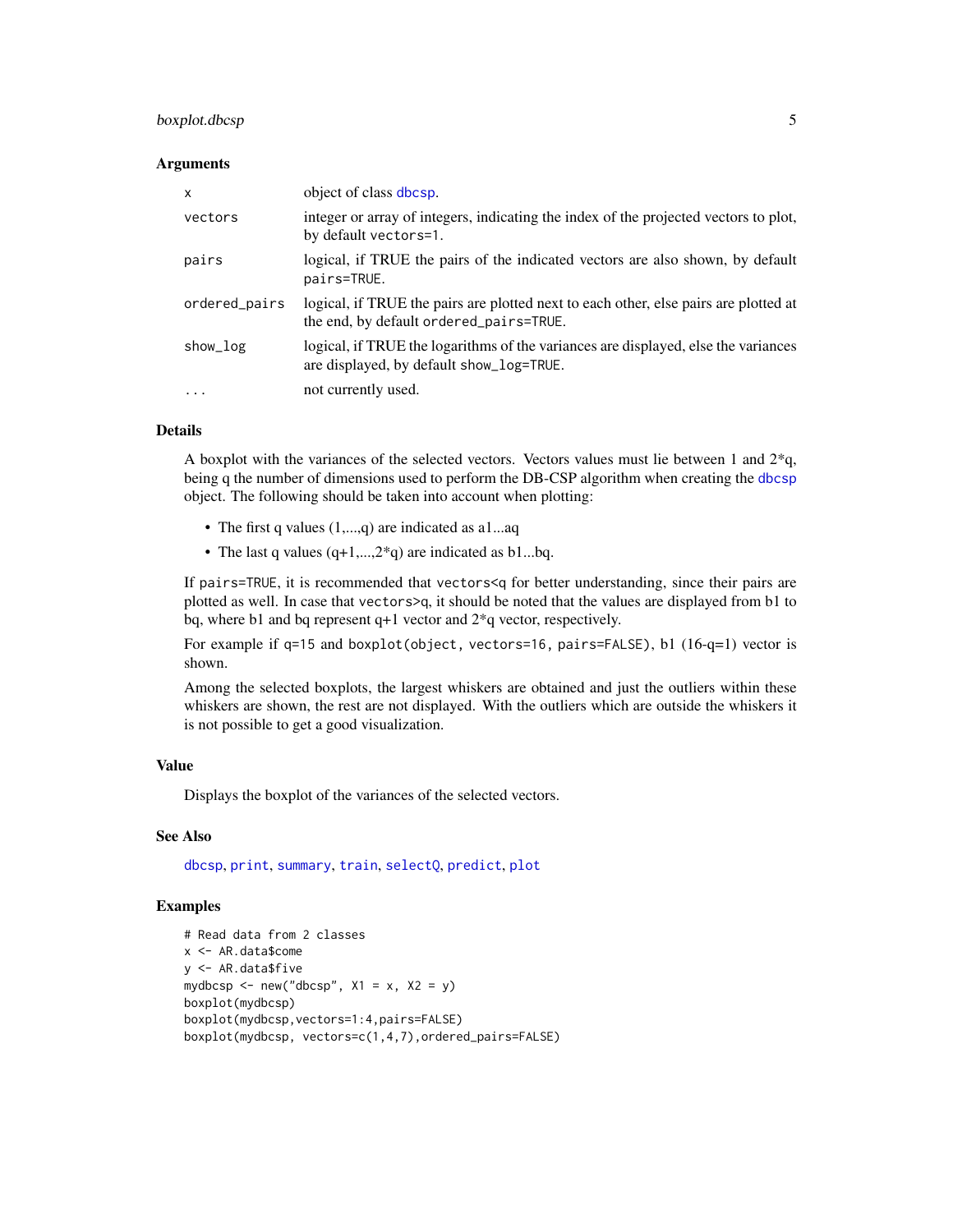<span id="page-5-1"></span><span id="page-5-0"></span>dbcsp-class *S4 class for representing DB-CSP (Distance-Based Common Spatial Patterns)*

#### **Description**

An object of class dbcsp. 'dbcsp' stands for Distance-Based Common Spatial Patterns. The object includes the Common Spatial Patterns filter obtained with the input lists and using the distance method indicated.

#### Details

If the lists of matrices X1 or X2 contain NA values, these are automatically interpolated by a linear interpolation using na. approx function. These new interpolated matrices are saved in the  $X1$  and X2 slots of the object.

The supported distances for type are these ones:

- Included in [TSdist](#page-0-0): infnorm, ccor, sts, lb.keogh, edr, erp, lcss, fourier, tquest, dissim, acf, pacf, ar.lpc.ceps, ar.mah, ar.mah.statistic, ar.mah.pvalue, ar.pic, cdm, cid, cor, cort, int.per, per, mindist.sax, ncd, pred, spec.glk, spec.isd, spec.llr, pdc, frechet, tam.
- Included in [parallelDist](#page-0-0): bhjattacharyya, bray, canberra, chord, divergence, dtw, euclidean, fJaccard, geodesic, hellinger, kullback, mahalanobis, manhattan, maximum, minkowski, podani, soergel, wave, whittaker.
- It is possible to use a custom distance. The name of the custom distance function is passed as character to the type parameter. In order to use the [parallelDist](#page-0-0) custom distance option, the custom function must be defined as explained in "Details: User-defined distance functions" part of [parallelDist](#page-0-0) documentation. See Examples section below.

The additional parameters for the selected distance (see [TSdist](#page-0-0), [parallelDist](#page-0-0)) can be passed as parameters when creating the object, which will be saved in more slot. See Examples section below.

The output is a list containing this information (object@out):

- vectors The projection vectors obtained after applying CSP.
- eig The eigenvalues obtained after applying CSP.
- proy The variance values of the projected signals obtained after applying CSP.

And if training=TRUE the following values are also saved:

- acc The mean accuracy value obtained for training data applying cross validation.
- used\_folds List of the folds used in the cross validation.
- folds\_acc Accuracy values for each of the folds of the cross validation.
- model The trained LDA classifier.
- selected\_q The number of vectors used when training.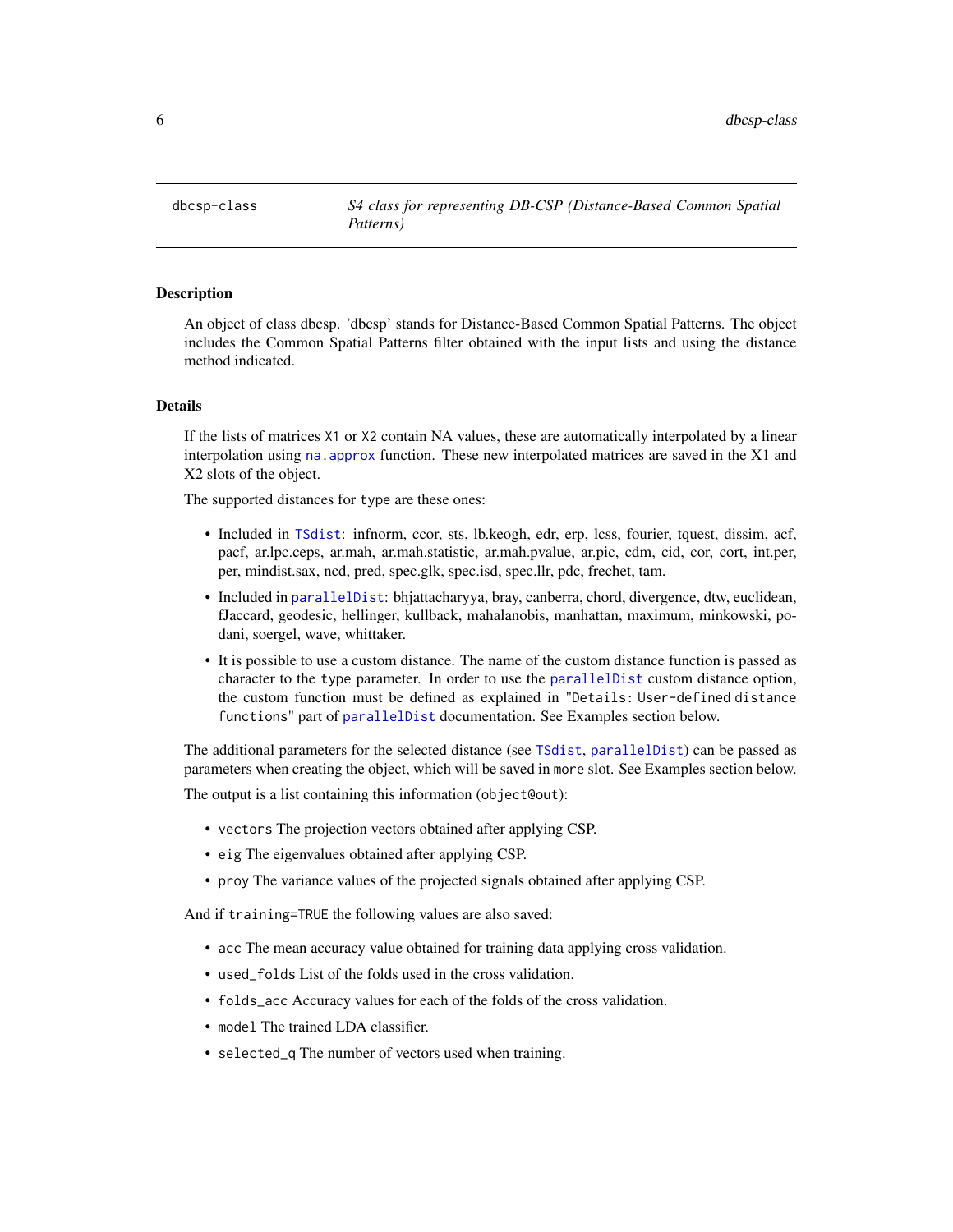#### <span id="page-6-0"></span>dbcsp-class 7

#### **Slots**

- X1 list of matrices for data class 1.
- X2 list of matrices for data class 2.
- q integer value indicating the number of vectors used in the projection, by default q=15.
- labels vector of two strings indicating labels names, by default names of variables X1 and X2.
- type string which sets the type of distance to be considered, by default type='EUCL'. See details section.
- w weight for the distances mixture D\_mixture =  $w^*D$ \_euclidean + (1-w)\*D\_type, by default w=0.5.
- mixture logical value indicating whether to use distances mixture or not (EUCL + other), by default mixture=FALSE.
- training logical value indicating whether to perform the training or not.
- fold integer value, by default fold=10. It controls the number of partitions when training. If fold==1 a train/test split is performed, with p=0.2 for test indices.
- seed numeric value, by default seed=NULL. Set a seed to ensure reproducible results.
- eig.tol numeric value, by default eig.tol=1e-06, tolerance to convert distance matrix to be definite positive.

verbose logical

- more list, additional parameters to be passed to the distance methods. See details section.
- out list containing the output.

#### See Also

[dbcsp](#page-1-1), [print](#page-9-1), [summary](#page-11-1), [train](#page-12-1), [selectQ](#page-10-1), [predict](#page-8-1), [plot](#page-7-1), [boxplot](#page-3-1)

#### **Examples**

```
# To create an instance of a class dbcsp given data from 2 classes
x <- AR.data$come[1:20]
y <- AR.data$five[1:20]
mydbcsp <- new("dbcsp", x1 = x, x2 = y)
```

```
# CUSTOM DISTANCE
x <- AR.data$come[1:10]
y <- AR.data$five[1:10]
fn <- function(x, y, eps=1) mean(1 - cos(x - y))*eps
mydbcsp <- new("dbcsp", X1 = x, X2 = y, type="fn", eps=0.9)
```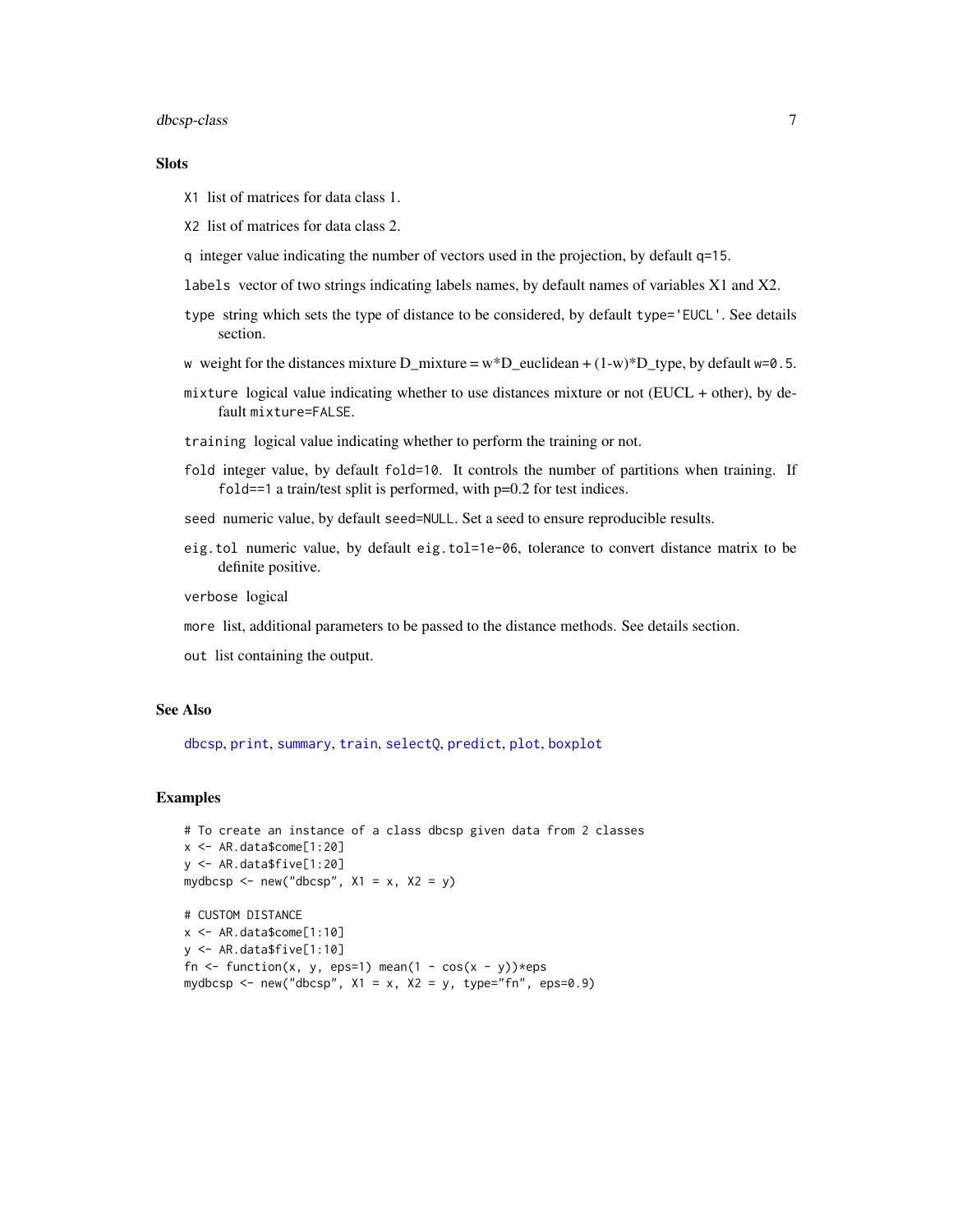<span id="page-7-1"></span><span id="page-7-0"></span>

#### **Description**

This function plots an instance before and/or after its DB-CSP projection.

#### Usage

```
## S3 method for class 'dbcsp'
plot(x, class = 1, index = 1, vectors = 1:(x@q*2), pairs=TRUE,before = TRUE, after = TRUE, legend = FALSE, getsignals = FALSE, ...)
```
#### Arguments

| $\mathsf{x}$ | object of class dbcsp.                                                                                                                                                                                                               |
|--------------|--------------------------------------------------------------------------------------------------------------------------------------------------------------------------------------------------------------------------------------|
| class        | integer, which of both classes to access (1 or 2), by default class=1                                                                                                                                                                |
| index        | an integer, representing which instance of the class to plot, by default index=1.                                                                                                                                                    |
| vectors      | an integer or vector of integers, representing the vectors to plot after the projec-<br>tion, by default all the vectors used in the projection are plotted vectors=1: $(x@q*2)$ .                                                   |
| pairs        | logical, if TRUE the pairs of the indicated vectors are also shown, by default<br>pairs=TRUE.                                                                                                                                        |
| before       | logical, if TRUE the original signals are plotted, by default before=TRUE.                                                                                                                                                           |
| after        | logical, if TRUE the signals after projection are plotted, by default after=TRUE.                                                                                                                                                    |
| legend       | logical, if true the legend of the transformed signals is shown, by default legend=FALSE.<br>When plotting more than 15 pairs of signals $(15*2=30)$ signals), the legend is not<br>shown. If before=TRUE legends are not displayed. |
| getsignals   | logical, if TRUE the projected signals for the selected class, instance and vectors<br>are returned, by default getsignals=FALSE.                                                                                                    |
|              | optional arguments inherited from the matplot method.                                                                                                                                                                                |
|              |                                                                                                                                                                                                                                      |

#### Details

It plots an instance before and/or after being projected with the DB-CSP filter. Vectors values must lie between 1 and 2\*q, being q the number of dimensions used to perform the DB-CSP algorithm when creating the [dbcsp](#page-5-1) object. The following should be taken into account when plotting:

- The first q values  $(1,...,q)$  are indicated as a1...aq, and are plotted with solid lines.
- The last q values  $(q+1,...,2^kq)$  are indicated as b1...bq, and are plotted with dashed lines.

If pairs=TRUE, it is recommended that vectors<q for better understanding, since their pairs are plotted as well. In case that vectors>q, it should be noted that the values are displayed from b1 to bq, where b1 and bq represent q+1 vector and 2\*q vector, respectively. The paired vectors (a1-b1, a2-b2, ...) are plotted with the same color, but different line type.

For example if q=15 and plot(object, vectors=16, pairs=FALSE), b1 (16-q=1) vector is shown. The number of rows and columns of the layout (mfrow, mfcol) can not be modified, as the function select them according to before and after parameters.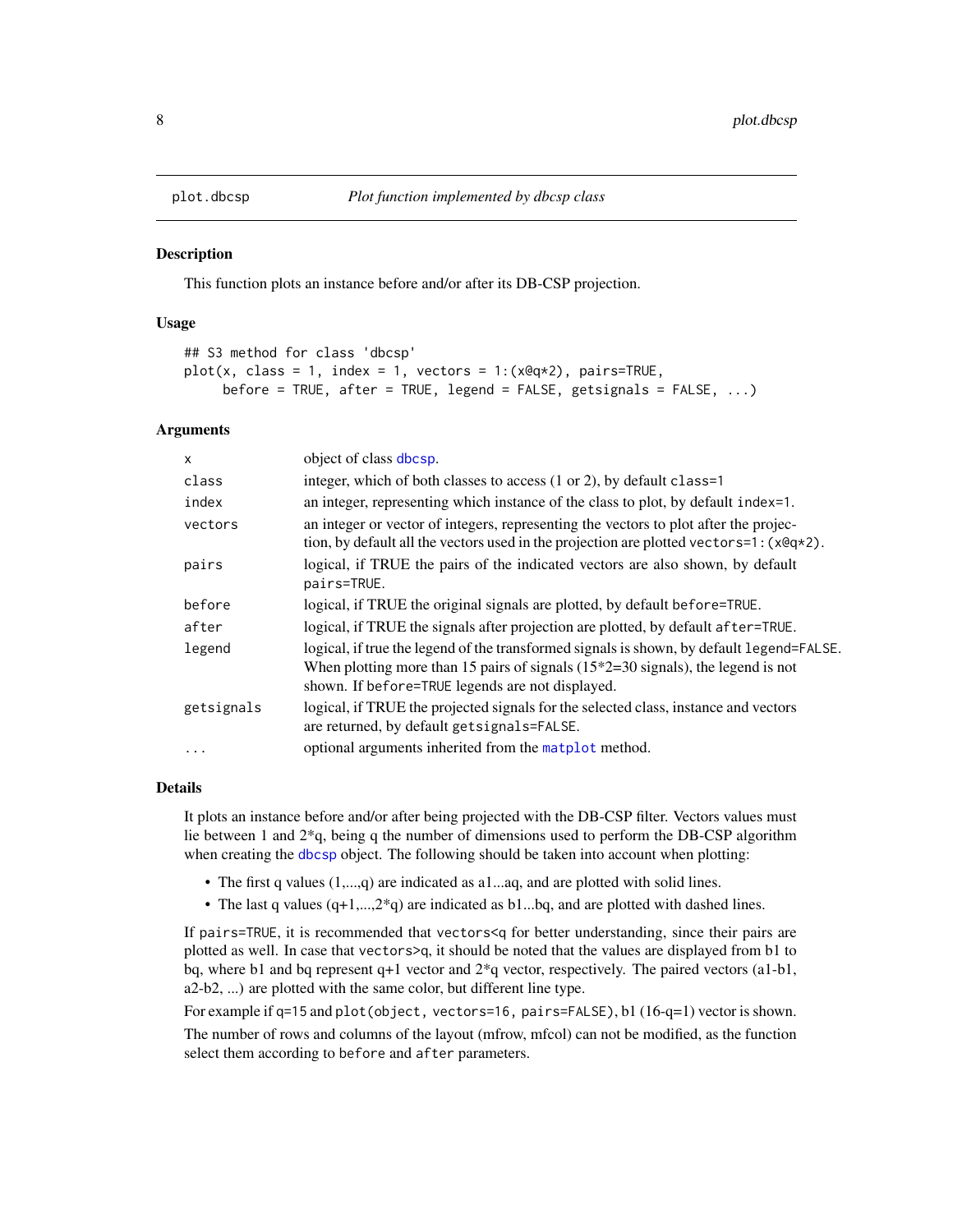#### <span id="page-8-0"></span>predict.dbcsp 9

#### Value

Displays a plot of the selected instance before and/or after the DB-CSP filter projection. The vectors shown after the projection are differentiated by the q first and q last vectors, since the former maximize the variance of one class and minimize the variance of the other, while the latter do the opposite. If getsignals=TRUE, a matrix with the projected signals shown in the plot is returned.

#### See Also

[dbcsp](#page-5-1), [print](#page-9-1), [summary](#page-11-1), [train](#page-12-1), [selectQ](#page-10-1), [predict](#page-8-1), [boxplot](#page-3-1)

#### Examples

```
# Read data from 2 classes
x <- AR.data$come
y <- AR.data$five
mydbcsp <- new("dbcsp", X1 = x, X2 = y)
plot(mydbcsp)
plot(mydbcsp,class=2,index=30,vectors=1:5,before=FALSE, legend=TRUE)
pSignals <- plot(mydbcsp,class=2,index=30,vectors=1:5,before=FALSE, legend=TRUE,getsignals=TRUE)
```
<span id="page-8-1"></span>predict.dbcsp *Predict function implemented by dbcsp class*

#### Description

This function returns the labels predicted for the input instances. If true\_targets are passed as parameter, the accuracy obtained is printed too.

#### Usage

```
## S3 method for class 'dbcsp'
predict(object, X_test, true_targets=NULL, ...)
```
#### Arguments

| object       | object of class dbcsp.                                                                                                     |
|--------------|----------------------------------------------------------------------------------------------------------------------------|
| X_test       | list of matrices for test data.                                                                                            |
| true_targets | vector of true labels of the instances. Note that they must match the names of<br>the labels used when training the model. |
| $\ddotsc$    | not currently used.                                                                                                        |

#### Details

It gives the predictions for the test data using the model saved in the object, which has been previously trained with the [train.dbcsp](#page-12-1) function. If the true\_targets are indicated, the confusion matrix and obtained accuracy value are returned too.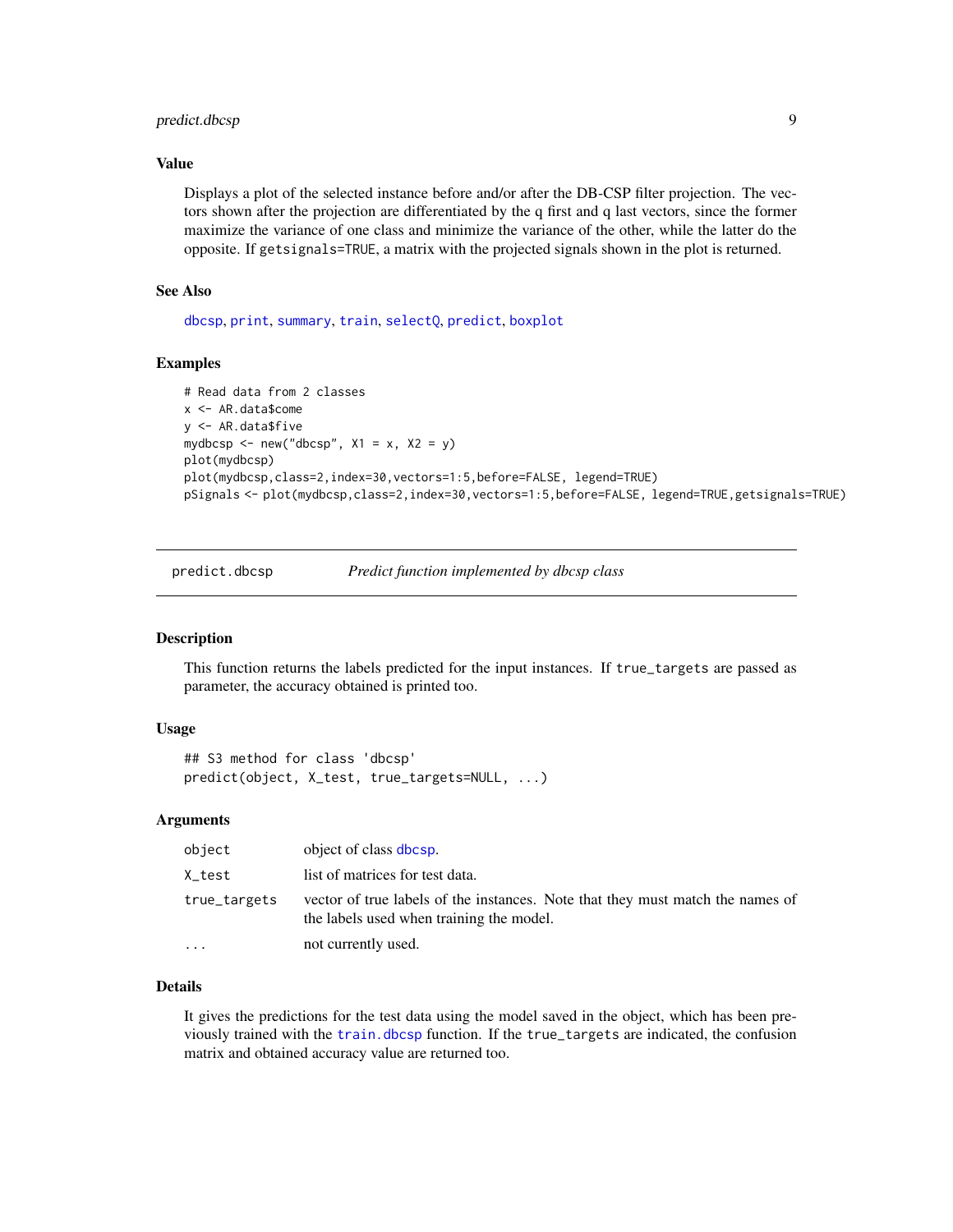<span id="page-9-0"></span>The values returned by the LDA [predict](#page-0-0) function, a list with these components:

- class The MAP classification (a factor)
- posterior Posterior probabilities for the classes
- x The scores of test cases on up to dimen discriminant variables

If the true\_targets are indicated, two more items are added to the output list:

- confusion\_matrix The confusion matrix obtained with predicted labels and true labels.
- acc The accuracy value obtained for the test instances.

#### See Also

[dbcsp](#page-5-1), [print](#page-9-1), [summary](#page-11-1), [train](#page-12-1), [selectQ](#page-10-1), [plot](#page-7-1), [boxplot](#page-3-1)

#### Examples

```
# Read data from 2 classes
x <- AR.data$come[1:20]
y <- AR.data$five[1:20]
mydbcsp <- new("dbcsp", X1 = x, X2 = y)
mydbcsp <- train(mydbcsp,fold=3)
test_data <- c(AR.data$come[20:24], AR.data$five[20:24])
test_labels <- c(rep('x',5),rep('y',5))predictions <- predict(mydbcsp,test_data,test_labels)
# Predicted classes
print(predictions$class)
# Confusion matrix
print(predictions$confusion_matrix)
# Accuracy
print(predictions$acc)
```
<span id="page-9-1"></span>

print.dbcsp *Print function implemented by dbcsp class*

#### Description

This function prints information about [dbcsp](#page-5-1) class.

#### Usage

## S3 method for class 'dbcsp'  $print(x, \ldots)$ 

#### Arguments

| x | object of class dbcsp. |
|---|------------------------|
| . | not currently used.    |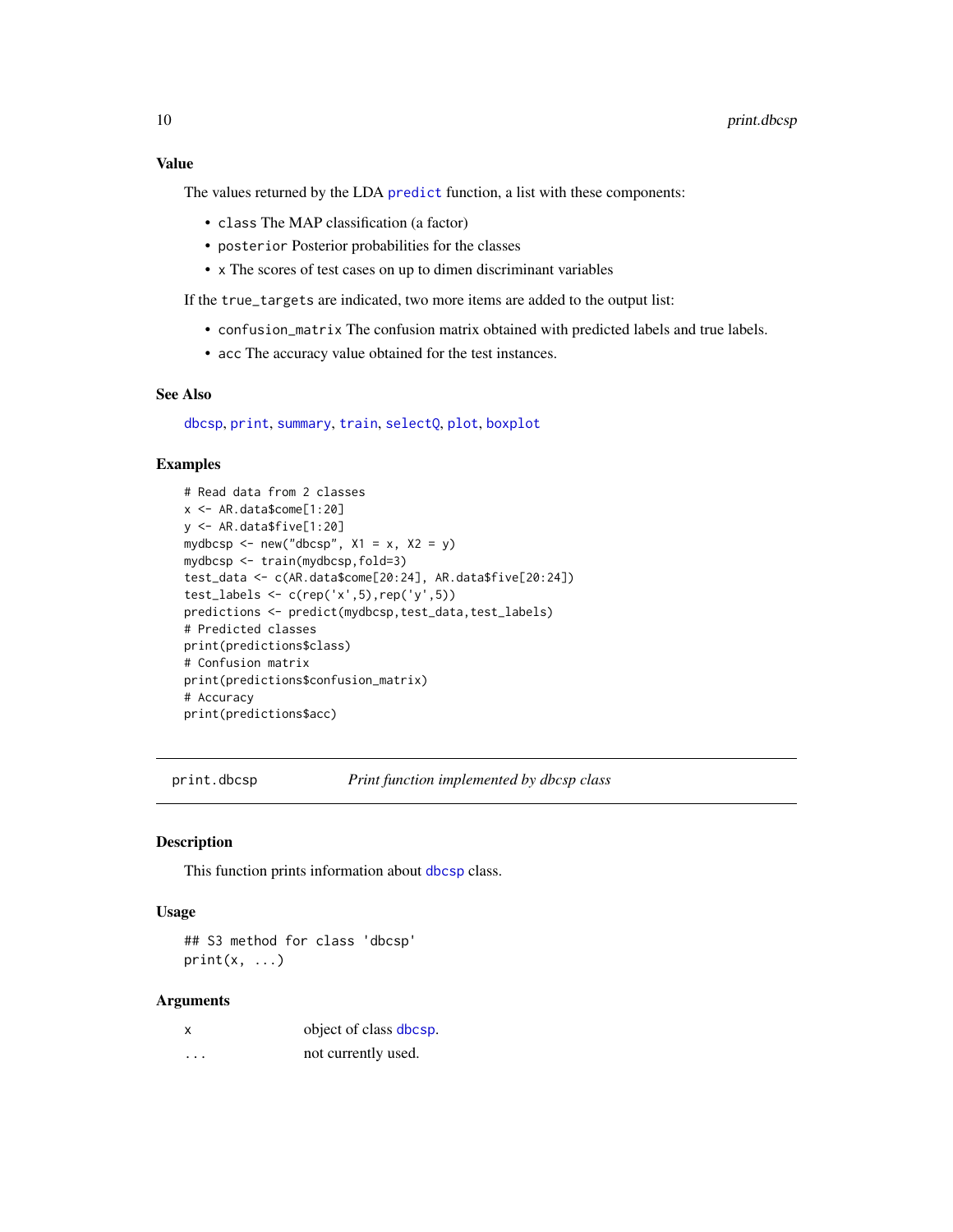<span id="page-10-0"></span> $s$ electQ  $11$ 

#### Details

It provides information about the object and the class.

#### Value

No return value, called for side effects.

#### See Also

[dbcsp](#page-5-1), [summary](#page-11-1), [train](#page-12-1), [selectQ](#page-10-1), [predict](#page-8-1), [plot](#page-7-1), [boxplot](#page-3-1)

#### Examples

```
# Read data from 2 classes
x <- AR.data$come[1:30]
y <- AR.data$five[1:30]
mydbcsp <- new("dbcsp", X1 = x, X2 = y)
print(mydbcsp)
```
#### <span id="page-10-1"></span>selectQ *Select Q best dimension*

#### Description

This function applies DB-CSP and classification with different dimensions to see which gets the best outcomes.

#### Usage

```
selectQ(
 object,
 Q = c(1, 2, 3, 5, 10, 15),
 train_size = 0.75,
 CV = FALSE,folds = 10,
 seed = NULL
)
## S4 method for signature 'dbcsp'
selectQ(
 object,
 Q = c(1, 2, 3, 5, 10, 15),
 train_size = 0.75,
 CV = FALSE,folds = 10,
  seed = NULL
)
```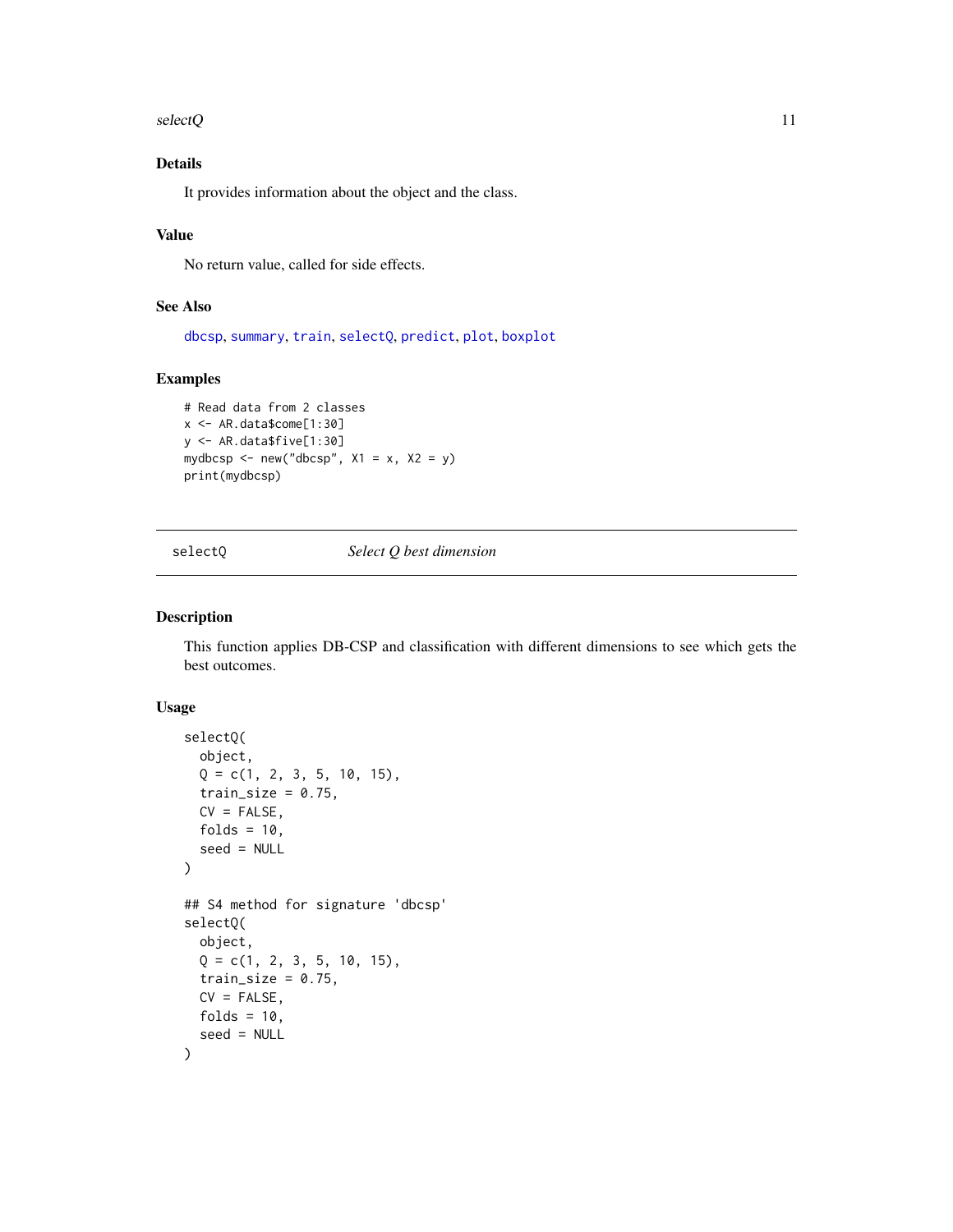#### <span id="page-11-0"></span>Arguments

| object of class dbcsp.                                                                                                                 |
|----------------------------------------------------------------------------------------------------------------------------------------|
| list of integers which represents the dimensions to use, by default $Q = c(1, 2, 3, 5, 10, 15)$ .                                      |
| float between 0.0 and 1.0 representing the proportion of the dataset to include in<br>the train split, by default $train\_size=0.75$ . |
| logical indicating if a cross validation must be performed or not (if TRUE,<br>train_size is not used), by default CV=FALSE.           |
| integer, number of folds to use if CV is performed.                                                                                    |
| numeric value, by default seed=NULL. Set a seed to ensure reproducible results.                                                        |
|                                                                                                                                        |

#### Value

A data.frame including the dimensions and their corresponding accuracy values. If CV=TRUE, for each dimension, the standard deviation of the accuracy values of the folds is also included in the data frame.

#### See Also

[dbcsp](#page-5-1), [print](#page-9-1), [summary](#page-11-1), [train](#page-12-1), [predict](#page-8-1), [plot](#page-7-1), [boxplot](#page-3-1)

#### Examples

```
# Read data from 2 classes
x <- AR.data$come
y <- AR.data$five
mydbcsp <- new("dbcsp", X1 = x, X2 = y)
result <- selectQ(mydbcsp)
print(result)
```
<span id="page-11-1"></span>summary.dbcsp *Summary function implemented by dbcsp class*

#### Description

This function provides a summary of the dbcsp object and information about the performed process.

#### Usage

## S3 method for class 'dbcsp' summary(object, ...)

#### Arguments

| object   | object of class dbcsp. |
|----------|------------------------|
| $\cdots$ | not currently used.    |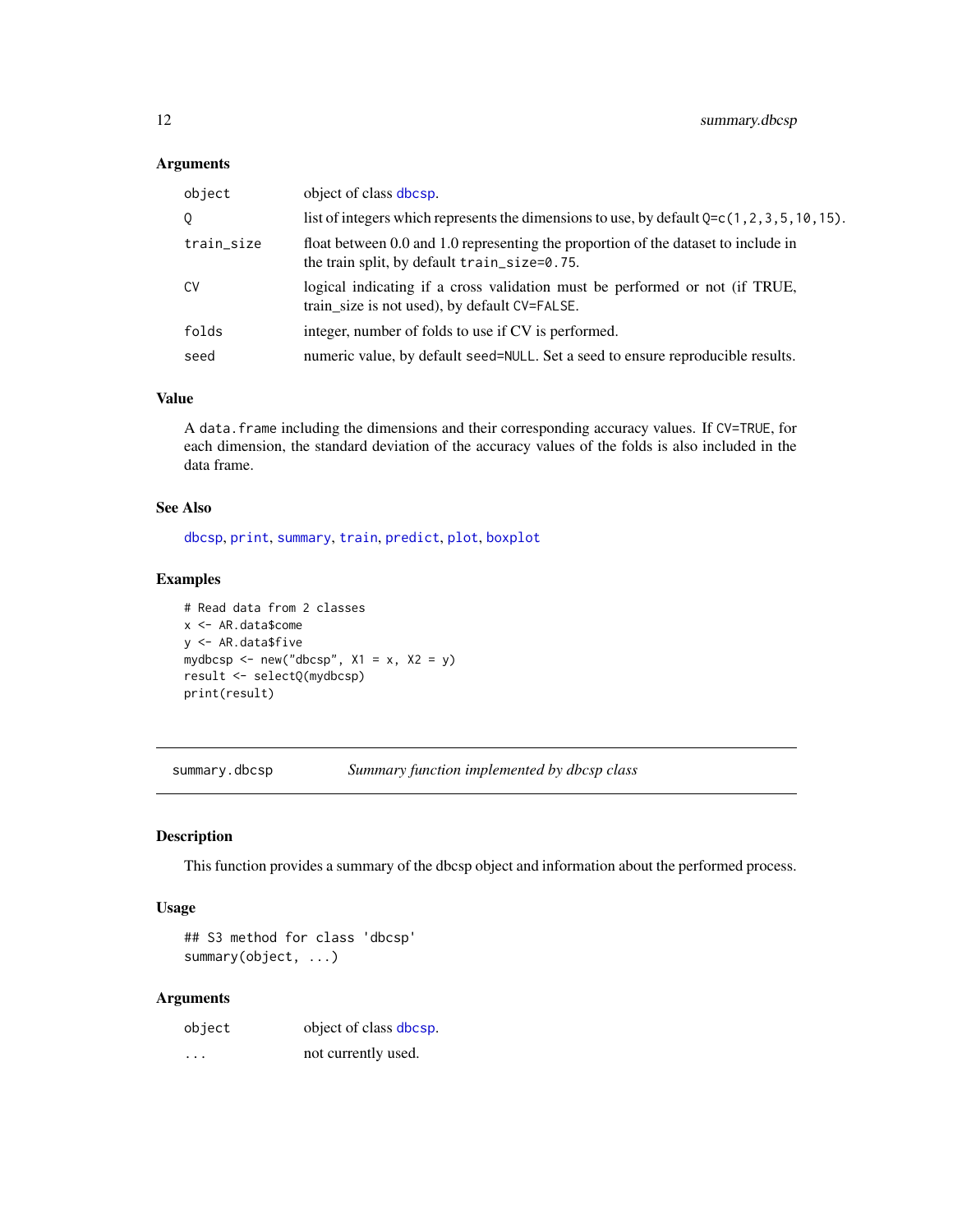#### <span id="page-12-0"></span>train.dbcsp 13

#### Details

It prints the following information:

- Length and shape of the list of matrices of each class.
- The number of vectors (dimensions) used in the CSP projection.
- Distance used when performing the Common Spatial Patterns algorithm.
- If the training process has already been performed, the obtained training accuracy value.

#### Value

No return value, called for side effects.

#### See Also

[dbcsp](#page-5-1), [print](#page-9-1), [train](#page-12-1), [selectQ](#page-10-1), [predict](#page-8-1), [plot](#page-7-1), [boxplot](#page-3-1)

#### Examples

```
# Read data from 2 classes
x <- AR.data$come[1:30]
y <- AR.data$five[1:30]
mydbcsp <- new("dbcsp", X1 = x, X2 = y)
summary(mydbcsp)
```
<span id="page-12-1"></span>train.dbcsp *Training process of a dbcsp object, using LDA classifier.*

#### Description

This function applies DB-CSP to the instances and perform the training of a Linear Discriminant Analysis (LDA) classifier using the object data.

#### Usage

```
## S3 method for class 'dbcsp'
train(x, selected_q=x@q, fold=x@fold, seed=x@seed, verbose=TRUE,...)
```
#### Arguments

| X          | object of class dbcsp.                                                                                                                                     |
|------------|------------------------------------------------------------------------------------------------------------------------------------------------------------|
| selected_q | integer value indicating the number of vectors to use when training the model,<br>by default selected_g=x@g.                                               |
| fold       | integer value, by default fold=x@fold. It controls the number of partitions. If<br>fold==1 a train/test split is performed, with $p=0.2$ for test indices. |
| seed       | numeric value, by default fold=x@seed. Set a seed to ensure reproducible re-<br>sults.                                                                     |
| verbose    | logical                                                                                                                                                    |
| $\cdots$   | not currently used.                                                                                                                                        |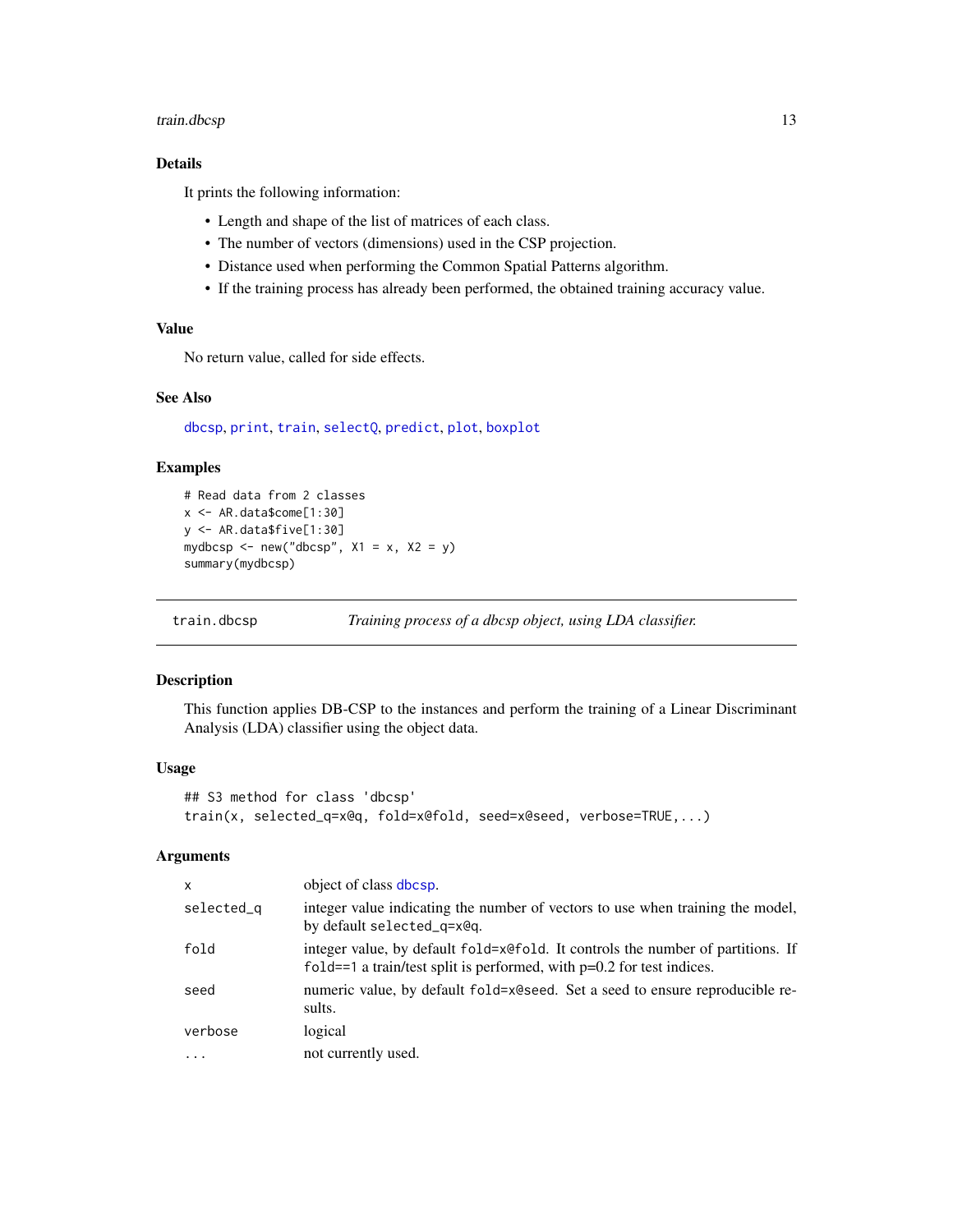#### <span id="page-13-0"></span>Value

The [dbcsp](#page-5-1) object with the training results saved as list in x@out:

- vectors The projection vectors obtained after applying CSP.
- eig The eigenvalues obtained after applying CSP.
- proy The variance values of the projected signals obtained after applying CSP.
- acc The mean accuracy value obtained for training data applying cross validation.
- used\_folds List of the folds used in the cross validation.
- folds\_acc Accuracy values for each of the folds of the cross validation.
- model The trained LDA classifier.
- selected\_q The number of vectors used when training.

#### See Also

[dbcsp](#page-5-1), [print](#page-9-1), [summary](#page-11-1), [selectQ](#page-10-1), [predict](#page-8-1), [plot](#page-7-1), [boxplot](#page-3-1)

#### Examples

```
# Read data from 2 classes
x <- AR.data$come[1:20]
y <- AR.data$five[1:20]
mydbcsp <- new("dbcsp", X1 = x, X2 = y)
mydbcsp <- train(mydbcsp,fold=3)
print(mydbcsp@out$acc)
```